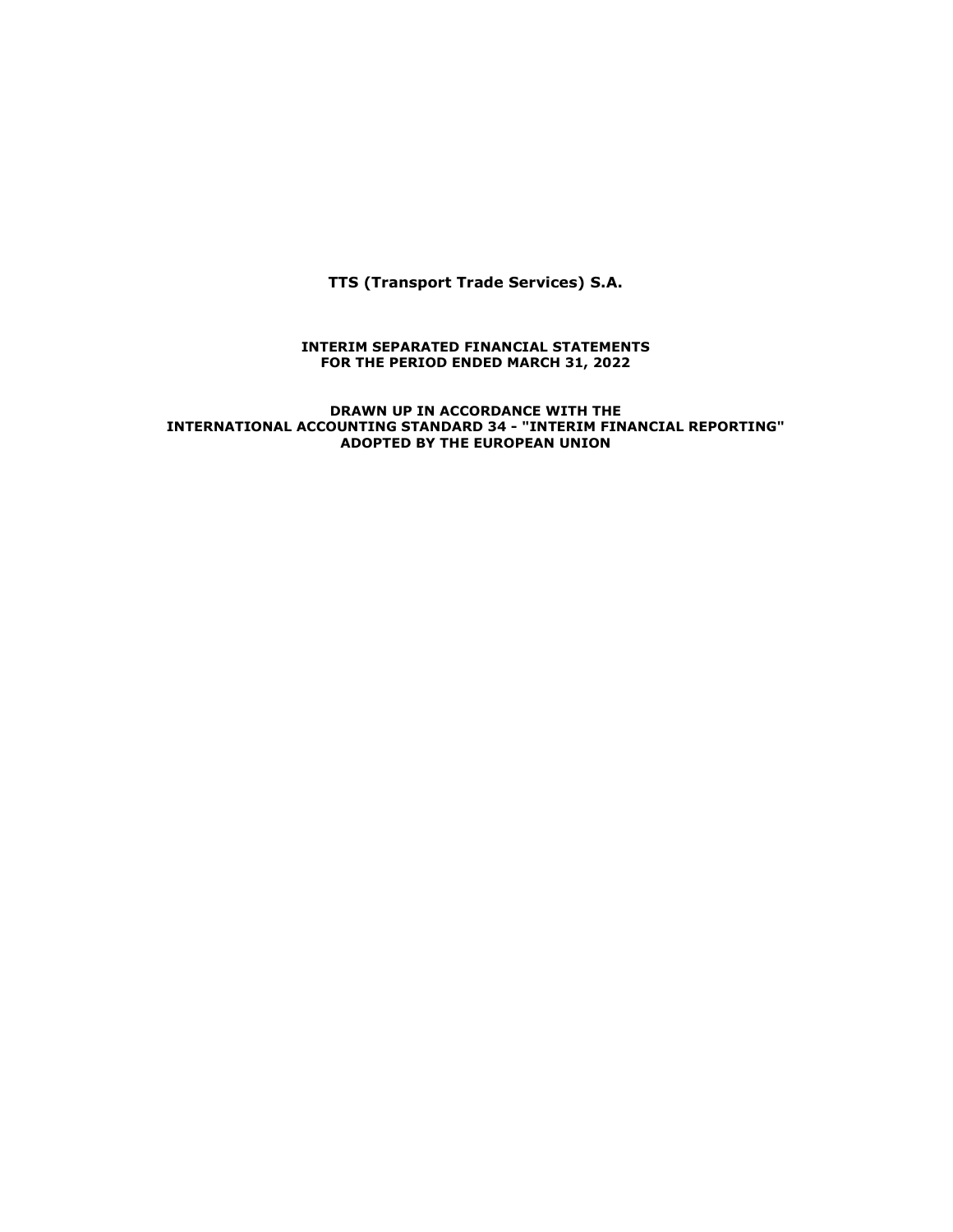# **CONTENTS: PAGE:**

| INTERIM SEPARATED STATEMENT OF PROFIT OR LOSS AND OTHER COMPREHENSIVE<br>INCOME |         |
|---------------------------------------------------------------------------------|---------|
| INTERIM SEPARATED STATEMENT OF THE FINANCIAL POSITION                           | $2 - 3$ |
| INTERIM SEPARATED STATEMENT OF CHANGES IN EOUITY                                | $4 - 5$ |
| INTERIM SEPARATED STATEMENT OF CASH FLOWS                                       | 6 - 7   |

| NOTES TO THE INTERIM SEPARATED FINANCIAL STATEMENTS | 8 - 16 |
|-----------------------------------------------------|--------|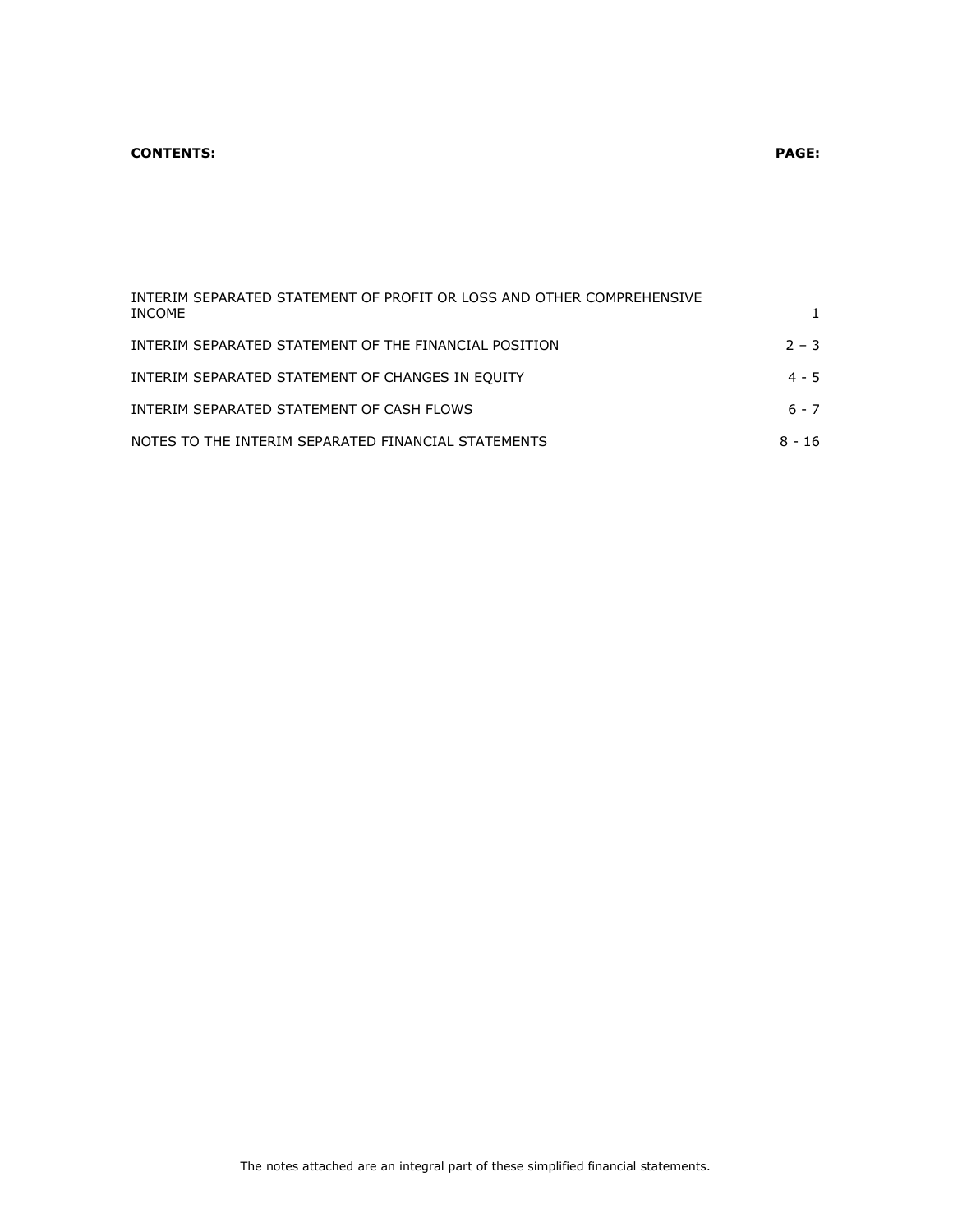### **TTS (Transport Trade Services) S.A. INTERIM SEPARATED SITUATION OF PROFIT OR LOSS AND OTHER COMPREHENSIVE INCOME FOR THE PERIOD ENDED MARCH 31, 2022 (all amounts are expressed in LEI, unless otherwise specified)**

|                                                             | <b>Note</b> | 31 March<br>2022 | 31 March<br>2021 |
|-------------------------------------------------------------|-------------|------------------|------------------|
|                                                             |             | (unaudited)      | (unaudited)      |
| <b>TURNOVER</b>                                             | 3           | 108,036,916      | 93,494,995       |
| Other operating income                                      | 4           | 1,640,854        | 1,508,090        |
| <b>Total operating income</b>                               |             | 109,677,770      | 95,003,085       |
| Material expenses                                           |             | (44, 765)        | (43, 958)        |
| Energy and water costs                                      |             | (121, 150)       | (77, 127)        |
| Cost of goods                                               |             |                  |                  |
| Personnel expenses - salaries and allowances                |             | (2,027,518)      | (1,746,679)      |
| Personnel expenses - social contributions                   |             | (71, 529)        | (43, 948)        |
| Depreciation charges                                        |             | (1, 109, 145)    | (978, 537)       |
| Adjustments value for current assets - expenses             |             | (75, 822)        |                  |
| Adjustments value regarding current assets -<br>income      |             | 76,891           | 977              |
| Expenses with external services                             | 5           | (96, 212, 395)   | (83, 721, 064)   |
| Expenses with other taxes, fees and assimilated<br>payments |             | (24, 711)        | (53, 876)        |
| Other operational expenditure                               |             | (1, 435, 615)    | (679, 616)       |
| Provisions adjustments                                      |             |                  |                  |
| <b>Total operating charges</b>                              |             | (101, 045, 759)  | (87, 343, 828)   |
| <b>OPERATING RESULT</b>                                     |             | 8,632,011        | 7,659,257        |
| Investment income                                           |             |                  |                  |
| Net income/(cost) financing                                 |             | 55,632           | (26, 335)        |
| Net other financial income/(s)                              |             | 128,627          | 183,344          |
| Value adjustments regarding financial fixed<br>assets       |             |                  |                  |
| <b>FINANCIAL PROFIT OR (LOSS)</b>                           |             | 184,259          | 157,009          |
| <b>RESULT BEFORE TAX</b>                                    |             | 8,816,270        | 7,816,266        |
| Income tax expense                                          |             | (1, 317, 576)    | (976,008)        |
| Deferred income tax                                         |             |                  | 147,430          |
| <b>NET PROFIT OR LOSS OF THE PERIOD</b>                     |             | 7,498,694        | 6,987,688        |

**Ştefănuţ Petru Florescu Nicoleta** Chief Executive Officer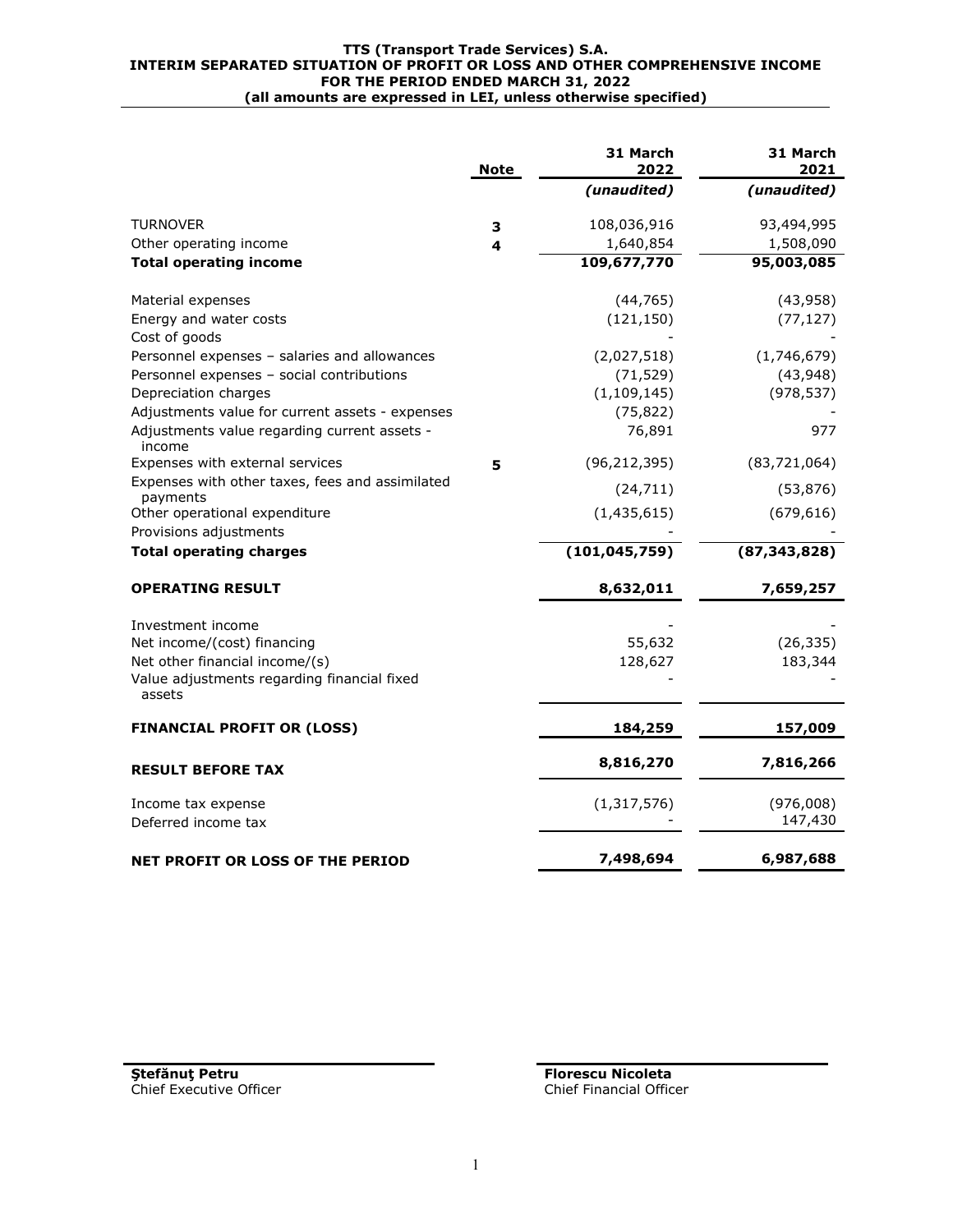## **TTS (Transport Trade Services) S.A. INTERIM SEPARATED STATEMENT OF THE FINANCIAL POSITION AS OF 31 MARCH 2022 (all amounts are expressed in LEI, unless otherwise specified)**

|                                      | <b>Note</b> | 31 March<br>2022 | December 31<br>2021 |
|--------------------------------------|-------------|------------------|---------------------|
|                                      |             | (unaudited)      | audited             |
| <b>ACTIVE</b>                        |             |                  |                     |
| <b>Fixed assets</b>                  |             |                  |                     |
| Intangible assets                    | 6           | 103,588          | 116,545             |
| Property, plant and equipment        | 7           | 35,089,507       | 35,592,351          |
| Rights of use                        |             |                  |                     |
| Financial fixed assets               | 8           | 128,889,220      | 128,881,266         |
| <b>Total fixed assets</b>            |             | 164,082,315      | 164,590,162         |
| <b>Current assets</b>                |             |                  |                     |
| Inventories                          |             | 605,701          | 605,887             |
| Trade receivables                    |             | 44,171,118       | 30,032,882          |
| Advances paid                        |             |                  | 35,761              |
| Receivables from the group companies |             | 1,393,092        | 1,393,713           |
| Other receivables                    |             | 6,741,151        | 5,113,561           |
| Short-term investments               |             | 601,600          | 601,600             |
| Cash and cash equivalents            |             | 18,693,084       | 21,130,855          |
| <b>Total current assets</b>          |             | 72,205,746       | 58,914,259          |
| Prepaid expenses                     |             | 1,260,408        | 598,970             |
| <b>Total assets</b>                  |             | 237,548,469      | 224,103,391         |
| <b>EQUITY AND LIABILITIES</b>        |             |                  |                     |
| <b>Current liabilities</b>           |             |                  |                     |
| Amounts owed to credit institutions  |             | 57,453           |                     |
| Trade payables                       |             | 36,758,888       | 33,491,021          |
| Other payables                       |             | 2,371,121        | 2,545,936           |
| <b>Total current liabilities</b>     |             | 39,187,462       | 36,036,957          |
| Long-term debts                      |             |                  |                     |
| Amounts owed to credit institutions  |             |                  |                     |
| Other long-term debts                |             | 261,409          | 261,433             |
| <b>Total long-term debts</b>         |             | 261,409          | 261,433             |
| Provisions                           |             | 628,641          | 628,641             |
| Deferred income                      |             | 5,561,605        | 2,765,702           |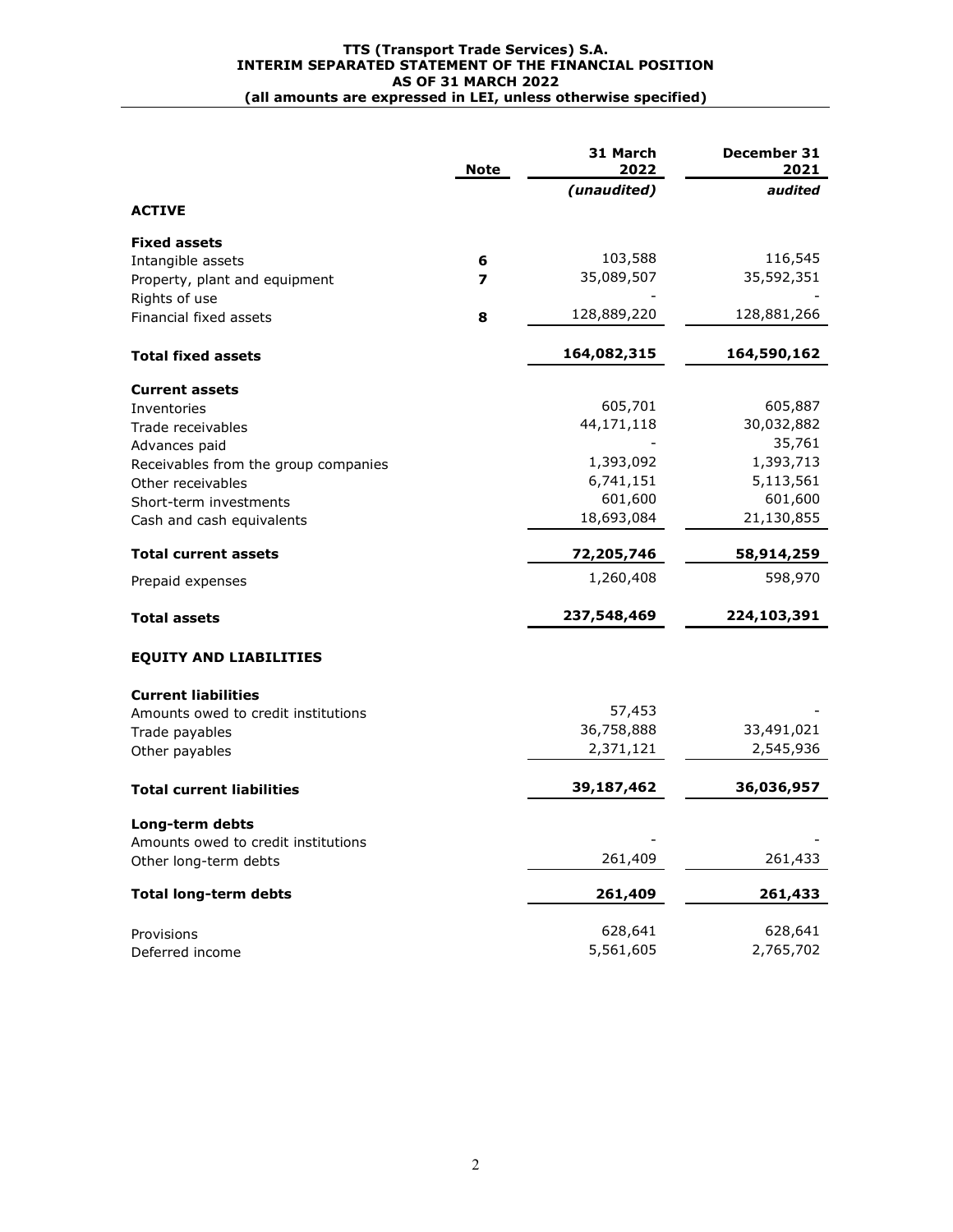## **TTS (Transport Trade Services) S.A. INTERIM SEPARATED STATEMENT OF THE FINANCIAL POSITION AS OF 31 MARCH 2022 (all amounts are expressed in LEI, unless otherwise specified)**

|                                                             | <b>Note</b> | 31 March<br>2022 | December 31<br>2021 |
|-------------------------------------------------------------|-------------|------------------|---------------------|
|                                                             |             | (unaudited)      | (Audited)           |
| <b>CAPITAL AND RESERVES</b>                                 |             |                  |                     |
| Capital subscribed and paid in                              |             | 30,000,000       | 30,000,000          |
| Adjustments of share capital - IAS 29                       | 9           | 1,739,602        | 1,739,602           |
| Reserves                                                    |             | 9,823,575        | 9,823,575           |
| Losses on equity instruments                                |             |                  |                     |
| Retained earnings                                           |             | 144,955,257      | 112,389,883         |
| Retained earnings from the first-time adoption<br>of IAS 29 |             | (2,107,776)      | (2, 107, 776)       |
| Profit or loss on the financial year                        |             | 7,498,694        | 32,610,965          |
| Allocation of profit                                        |             |                  | (45, 591)           |
| <b>Total equity</b>                                         |             | 191,909,352      | 184,410,658         |
| <b>Total equity and debts</b>                               |             | 237,548,469      | 224,103,391         |

Chief Executive Officer

**Ştefănuţ Petru Florescu Nicoleta**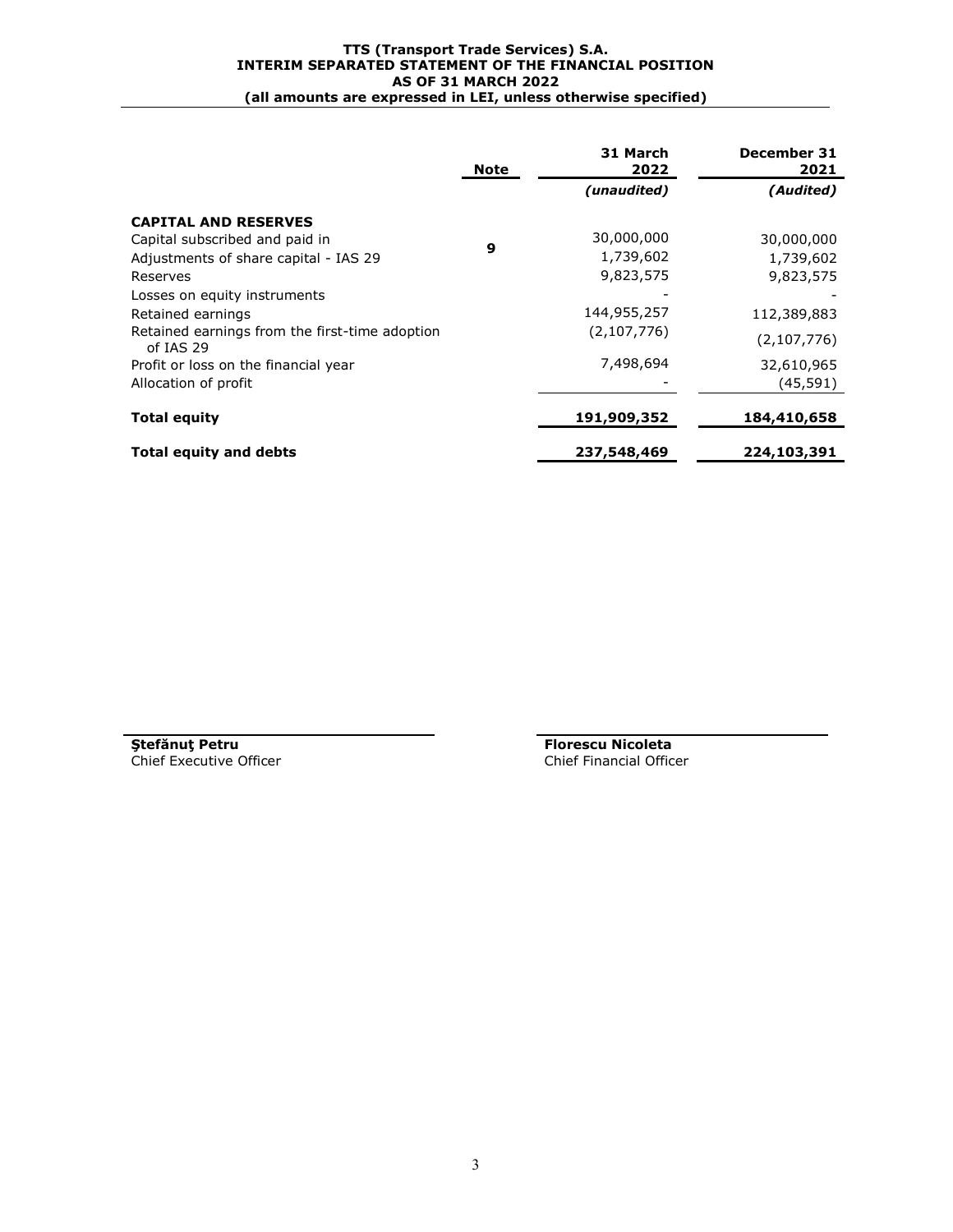## **TTS (Transport Trade Services) S.A. INTERIM SEPARATED STATEMENT OF CHANGES IN EQUITY FOR THE PERIOD ENDED MARCH 31, 2022 (all amounts are expressed in LEI, unless otherwise specified)**

|                                                           | Capital<br>social        | The first<br>issue                                   | <b>Reserves</b><br>Legal                             | Other<br>reserves                                    | <b>Revaluation</b><br>reserves | <b>Retained</b><br>earnings | <b>Total</b>                          |
|-----------------------------------------------------------|--------------------------|------------------------------------------------------|------------------------------------------------------|------------------------------------------------------|--------------------------------|-----------------------------|---------------------------------------|
| Balance as at 1 January 2022<br>audited                   | 31,739,602               | ۰.                                                   | 6,000,000                                            | 3,823,575                                            | ۰.                             | 142,847,481                 | 184,410,658                           |
| Profit/(Loss) of the year<br>Set-up of the fiscal reserve |                          | $\overline{\phantom{0}}$<br>$\overline{\phantom{0}}$ | $\overline{\phantom{0}}$<br>$\overline{\phantom{0}}$ | $\overline{\phantom{0}}$<br>$\overline{\phantom{a}}$ | $\overline{\phantom{0}}$       | 7,498,694                   | 7,498,694<br>$\overline{\phantom{a}}$ |
| Set-up of legal reserve                                   |                          | $\overline{\phantom{0}}$                             | $\overline{\phantom{0}}$                             | $\overline{\phantom{a}}$                             | $\overline{\phantom{0}}$       |                             | $\overline{\phantom{a}}$              |
| Dividends paid                                            | $\overline{\phantom{0}}$ | $\overline{\phantom{0}}$                             | $\overline{\phantom{0}}$                             | $\overline{\phantom{a}}$                             | $\overline{\phantom{0}}$       |                             | $\overline{\phantom{a}}$              |
| Deferred tax from revaluation reserve                     | $\overline{\phantom{a}}$ | $\overline{\phantom{0}}$                             | $\overline{\phantom{0}}$                             | $\overline{\phantom{0}}$                             | $\overline{\phantom{0}}$       |                             | $\overline{\phantom{0}}$              |
| Balance at 31 March 2022<br>(unaudited)                   | 31,739,602               | ۰.                                                   | 6,000,000                                            | 3,823,575                                            |                                | 150,346,175                 | 191,909,352                           |

As of March 31, 2022, the share capital was 30,000,000 lei divided into 30,000,000 shares with a nominal value of 1 leu. All issued shares are paid in full.

The inflated value of the share capital according to IAS 29 as a result of the restatement of the financial statements according to OMFP 2844/2016 is in the amount of RON 31,739,602.

**Ştefănuţ Petru**Chief Executive Officer  **Florescu Nicoleta** Chief Financial Officer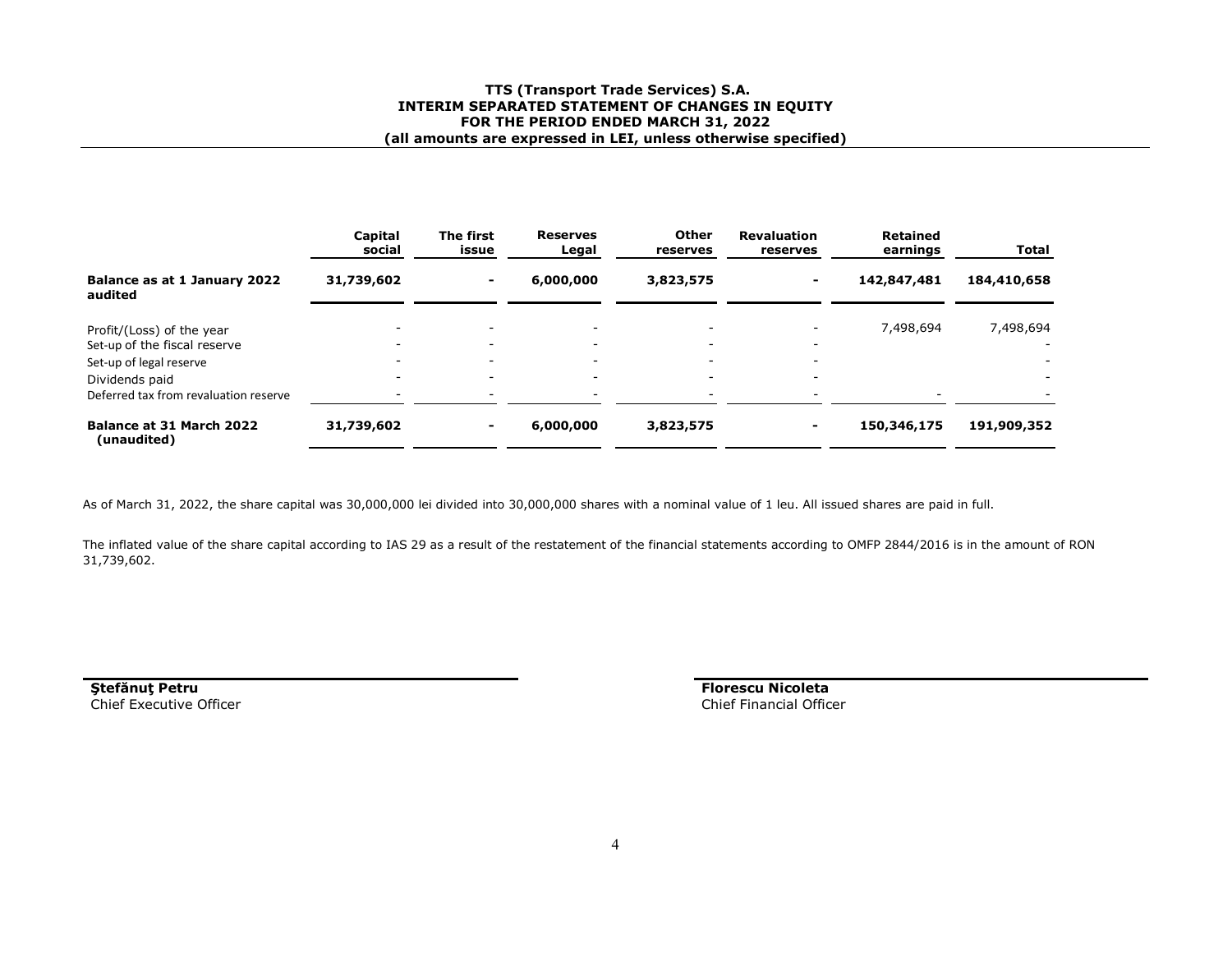## **TTS (Transport Trade Services) S.A. INTERIM SEPARATED STATEMENT OF CHANGES IN EQUITY FOR THE PERIOD ENDED MARCH 31, 2022 (all amounts are expressed in LEI, unless otherwise specified)**

|                                                           | Capital<br>social | The first<br>issue | <b>Reserves</b><br>Legal | Other<br>reserves | <b>Revaluation</b><br>reserves | Retained<br>earnings    | Total          |
|-----------------------------------------------------------|-------------------|--------------------|--------------------------|-------------------|--------------------------------|-------------------------|----------------|
| Balance as at 1 January 2021<br>audited                   | 31,739,602        | $\blacksquare$     | 6,000,000                | 3,777,984         |                                | 126,482,107             | 167,999,693    |
| Profit/(Loss) of the year<br>Set-up of the fiscal reserve |                   | $\blacksquare$     |                          | 45,591            |                                | 32,610,965<br>(45, 591) | 32,610,965     |
| Set-up of legal reserve<br>Dividends paid                 |                   | $\blacksquare$     |                          |                   | $\overline{\phantom{0}}$       | (16,200,000)            | (16, 200, 000) |
| Deferred tax from revaluation reserve                     |                   |                    |                          |                   |                                |                         |                |
| <b>Balance at 31 December 2021</b><br>(audited)           | 31,739,602        |                    | 6,000,000                | 3,823,575         |                                | 142,847,481             | 184,410,658    |

As of December 31, 2021, the share capital was 30,000,000 lei divided into 30,000,000 shares with a nominal value of 1 leu. All issued shares are paid in full.

The inflated value of the share capital according to IAS 29 as a result of the restatement of the financial statements according to OMFP 2844/2016 is in the amount of RON 31,739,602.

 In 2021, the shares issued by TTS (Transport Trade Services) S.A. were admitted to trading on the regulated market administered by the Bucharest Stock Exchange, the first trading day 14 June 2021, symbol issuing TTS.

During April 2021, dividends amounting to 16,200,000 lei, respectively 0.54 lei per share, were distributed.

**Ştefănuţ Petru**Chief Executive Officer **Florescu Nicoleta**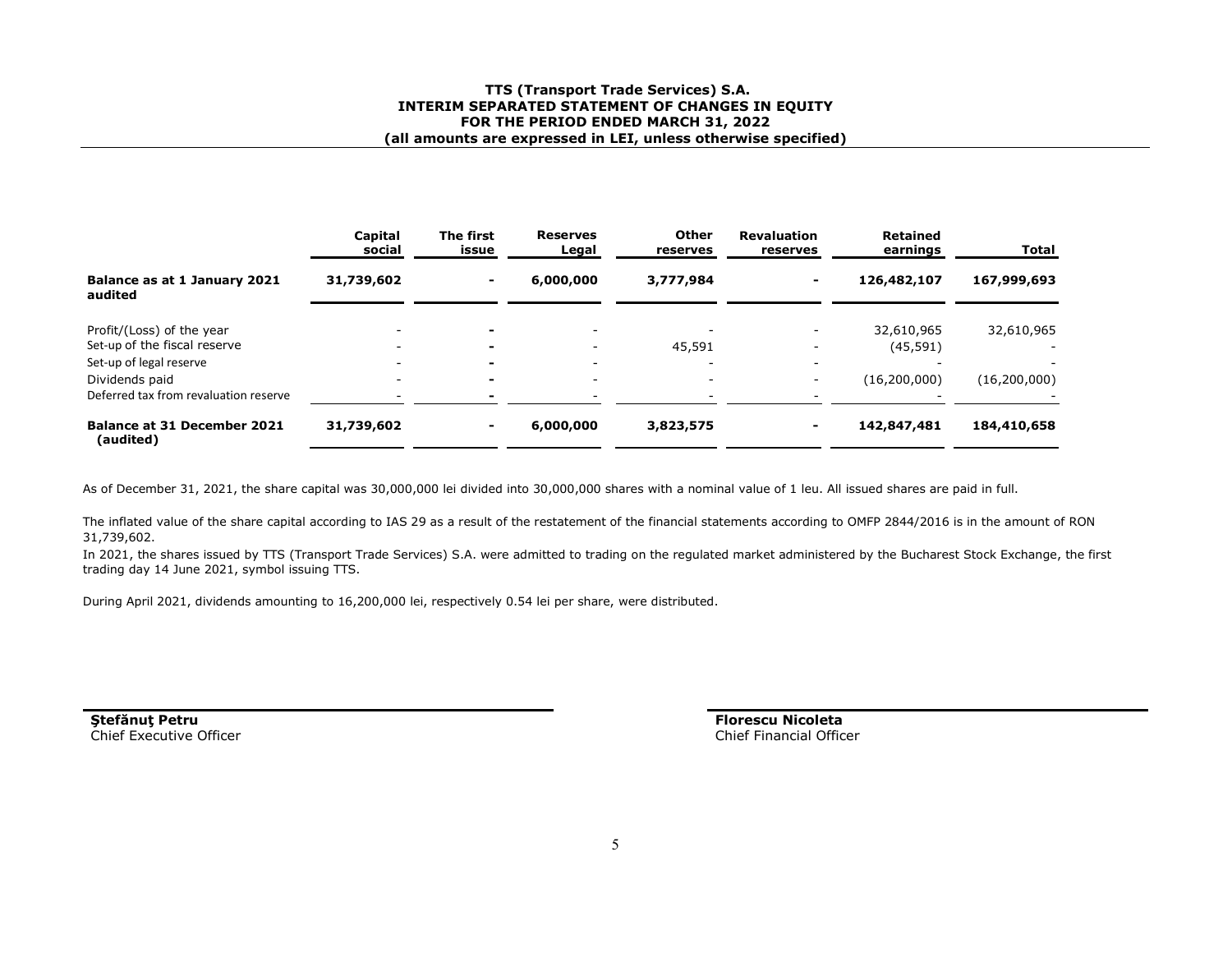## **TTS (Transport Trade Services) S.A. INTERIM SEPARATED STATEMENT OF CASH FLOWS FOR THE PERIOD ENDED MARCH 31, 2022 (all amounts are expressed in LEI, unless otherwise specified)**

|                                                                                                                                                                                                                                                                                                                         | 31 March<br>2022                                                        | 31 March<br>2021                                                                      |
|-------------------------------------------------------------------------------------------------------------------------------------------------------------------------------------------------------------------------------------------------------------------------------------------------------------------------|-------------------------------------------------------------------------|---------------------------------------------------------------------------------------|
| Cash flows from operating activities:                                                                                                                                                                                                                                                                                   | (unaudited)                                                             | (unaudited)                                                                           |
| <b>Profit before taxation</b>                                                                                                                                                                                                                                                                                           | 8,816,270                                                               | 7,816,266                                                                             |
| <b>Adjustments for non-monetary items:</b><br>Depreciation on intangible assets<br>Depreciation related to property, plant and equipment<br>Expenses/(Income) related to financial investment provisions                                                                                                                | 13,607<br>1,095,537                                                     | 2,193<br>976,344                                                                      |
| Expenses/(Income) related to the provisions of customers and<br>similar accounts<br>Expenditure/(Revenue) relating to provisions for risks and<br>charges                                                                                                                                                               | (1,069)                                                                 | (977)                                                                                 |
| (Net gain)/Net loss on the outflow of property, plant and<br>equipment<br>(Net gain)/Net loss on financial outflow                                                                                                                                                                                                      | (37, 816)                                                               | (170, 864)                                                                            |
| Adjustments for currency losses/(gain)<br>Dividend income                                                                                                                                                                                                                                                               | (128, 627)                                                              | (183, 344)                                                                            |
| Interest expense<br>Interest income                                                                                                                                                                                                                                                                                     | (55,632)                                                                | 37,763<br>(11, 428)                                                                   |
| Operating profit before working capital changes                                                                                                                                                                                                                                                                         | 9,702,270                                                               | 8,465,954                                                                             |
| <b>Changes operating assets and liabilities:</b><br>(Increases)/Decreases in receivables<br>(Increases)/Decreases in prepaid expenses<br>(Increases)/Decreases in inventories<br>Increases/(decreases) in payables<br>Increases/(decreases) in deferred income<br>Interest paid<br>Interest received<br>Income tax paid | (15, 599, 747)<br>(661, 438)<br>186<br>1,775,451<br>2,795,903<br>55,632 | (4,993,607)<br>(540, 091)<br>5,600<br>2,383,646<br>(1,749,633)<br>(37, 763)<br>11,428 |
| Net cash flow from operating activities                                                                                                                                                                                                                                                                                 | (1,931,743)                                                             | 3,545,533                                                                             |
| <b>Cash flows from investment activities:</b><br>Acquisitions of tangible assets<br>Acquisitions of intangible assets<br>(Acquisition)/Sale of long-term financial fixed assets<br>Proceeds from the sale of fixed assets<br>Proceeds from the sale of short-term investments<br>Dividends received                     | (592, 694)<br>(650)<br>(7, 953)<br>37,816                               | (944,237)<br>(20, 964)<br>217,123                                                     |
| Net cash flow from investment activities                                                                                                                                                                                                                                                                                | (563, 481)                                                              | (748, 078)                                                                            |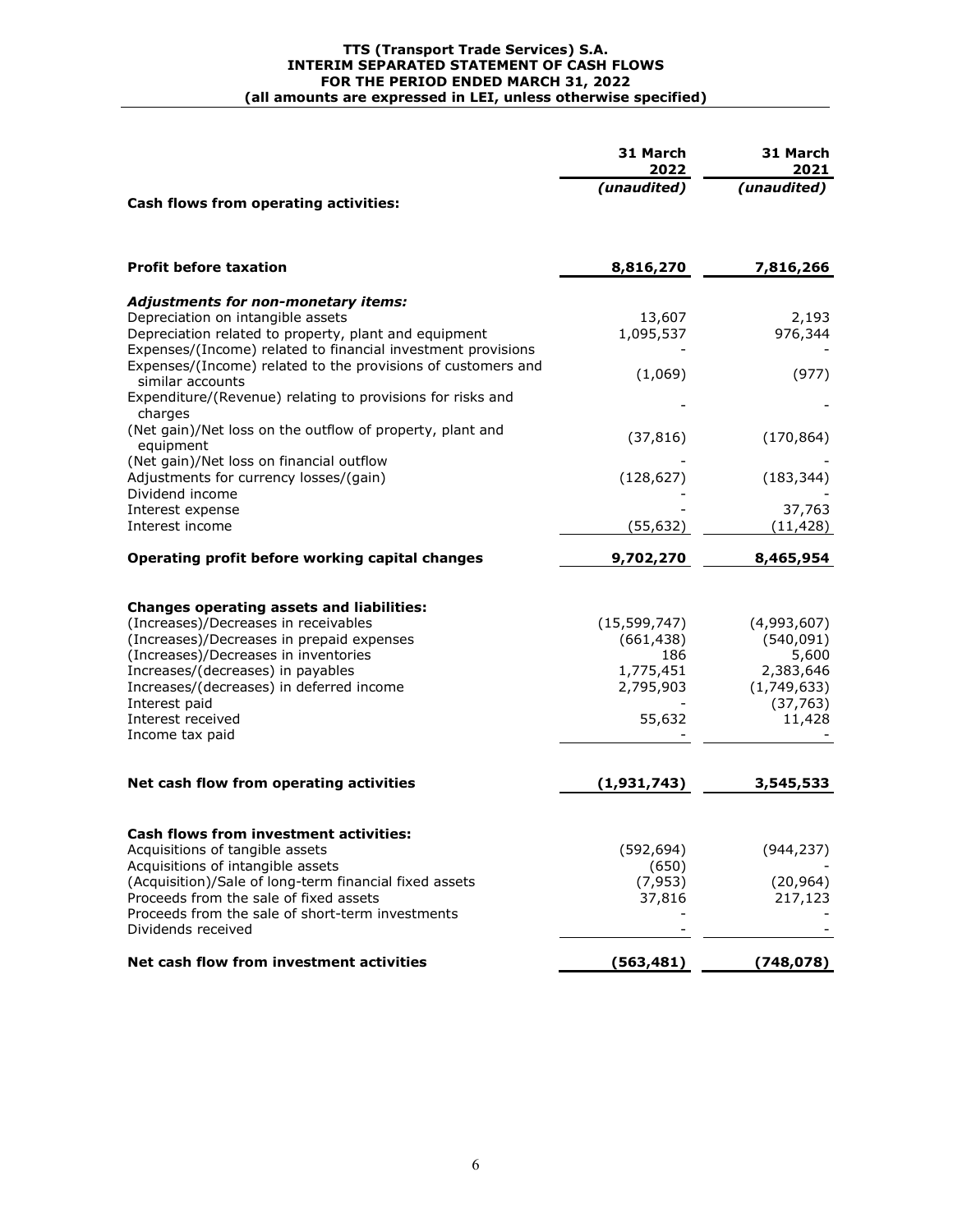|                                                         | 31 March<br>2022 | 31 March<br>2021 |  |
|---------------------------------------------------------|------------------|------------------|--|
|                                                         | (unaudited)      | (unaudited)      |  |
| <b>Cash flows from financing activities:</b>            |                  |                  |  |
| Collection/(Repayment) long-term loan<br>Dividends paid | 57,453           | 97,475           |  |
| Net cash flow from financing activities                 | 57,453           | 97,475           |  |
| (Decrease) / Net increase in cash and cash equivalents  | (2,437,771)      | 2,894,930        |  |
| Cash and cash equivalents at the beginning of the year  | 21,130,855       | 17,745,997       |  |
| Cash and cash equivalents at the end of the period      | 18,693,084       | 20,640,927       |  |

**Stefănuț Petru**<br> **Florescu Nicoleta**<br> **Florescu Nicoleta**<br> **Florescu Nicoleta**<br> **Florescu Nicoleta**<br> **Florescu Nicoleta** Chief Executive Officer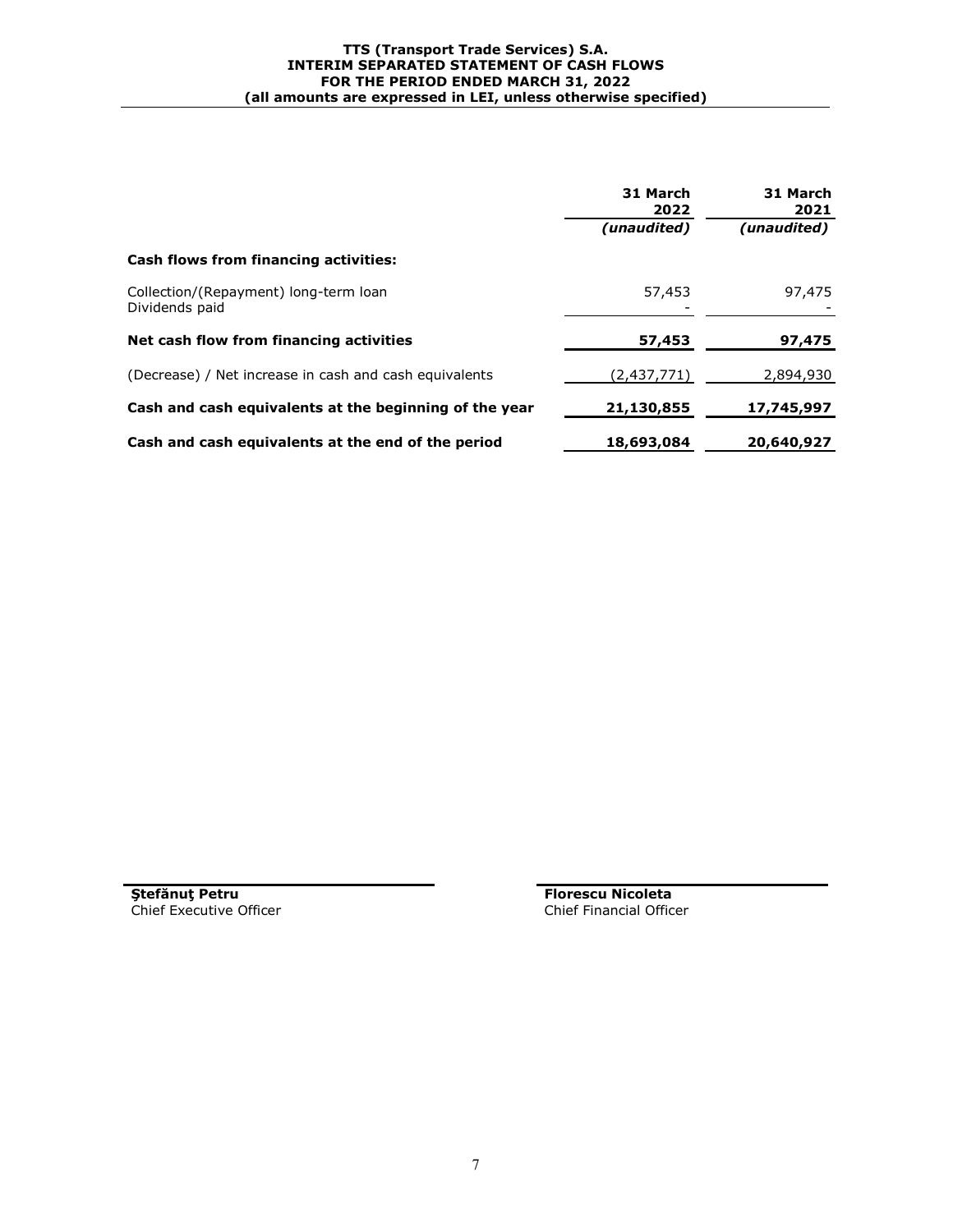# **1. GENERAL INFORMATION**

TTS (Transport Trade Services) S.A. (hereinafter referred to as "the Company") is a company established in Romania in 1997, with its registered office in str. Vaselor nr. 27. Bucharest.

The main activity of the Company is represented by transport activities and related to transports. TTS (Transport Trade Services) S.A. operates as a freight forwarder in domestic and international transport, mainly inland waterway transport. The company offers integrated services, from the pick-up of goods from the river or sea port, to the point of destination.

The company is active in the international freight forwarding segment and is organized into three divisions: 1. Minerals – which provide logistics operations for raw materials and finished products of rmetalurgical industries and equipment.

2. Agri – which deals exclusively with the logistics of agricultural goods (cereals, seeds, vegetable oils).

3. Chemical – dealing with fertilizer logistics and raw material for fertilizer production.

# **2. MAIN ACCOUNTING POLICIES**

# *2.1* **Declaration of conformity**

Simplified individual financial statements for the periodă Concludedă on 31 March 2022 they were developed in accordance with the principles of recognition and assessment of the International Financial Reporting Standards ("IFRS") adopted by the EU and in accordance with IAS 34" Financial Reportingă Interimă".

The summary individual interim financial statements do not include all the information and items presented in the annual financial statements and must be read in conjunction with the annual financial statements of TTS (Transport Trade Services) S.A. prepared as at 31 December 2021.

The simplified individual interim financial statements for 01.01-31.03.2022 are not audited and have not been reviewed by an external auditor.

The accounting methods and policies applied by the Company in these simplified interim individual financial statements are the same as those applied in the Individual Financial Statements at the date and for the financial year ended 31 December 2021.

# **2.2 The basics of drawing up**

Simplified financial statements have been prepared on the basis of historical cost, with the exception of certain financial instruments that are measured at revalued value or fair value as explained in the Hotel policies Accounting. Historical cost is generally based on the fair value of the consideration made in exchange for the assets.

The simplified financial statements were drawn up on the basis of the business continuity principle, according to the convention of historical cost adjusted to the effects of hyperinflation until 31 December 2003 for capital social, reserves and investments. These financial statements were prepared on the basis of statutory accounting records in accordance with the Accounting Principles of Romania, which were adjusted to comply with the IFRS adopted by the EU.

The ongoing war in Ukraine and the related targeted sanctions against the Russian Federation may have an impact on European economies and globally. The entity has no direct exposure to Ukraine, Russia or Belarus. However, the impact on the overall economic situation may require a review of certain assumptions and estimates.

In terms of exposure, the Company has no financial exposure, no assets or agencies or branches in Ukraine or Russia. Also, the Company has no commercial ties with Russian companies and has insignificant contractual relations as a share with ukrainian companies.

At this stage, management cannot reliably estimate the impact, as events unfold day by day. The longerterm impact may affect profitability as a result of rising prices in general and energy in particular.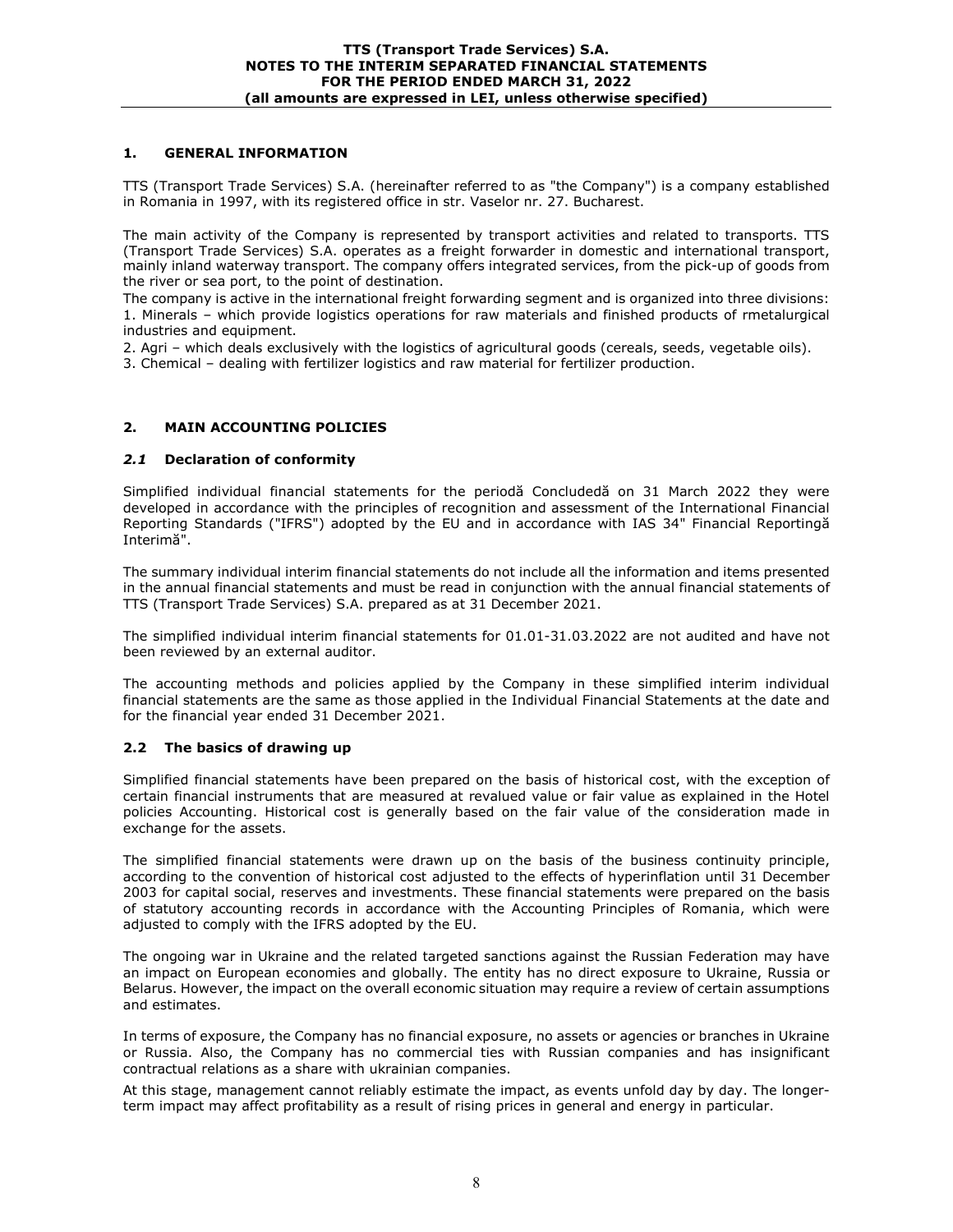At the time of these financial statements, the TTS Group carries out its normal activity, the contractual obligations are fulfilled as they reach maturity and, therefore, the continuity of the activity is in complete safety.

The principle of business continuity. The company operates on the basis of the principle of continuity of activity. This principle presupposes that the entity normally continues its operation without going into liquidation or significant reduction in business.

## **2.3 Accounting estimates**

The entity makes certain estimates and assumptions about the future. Estimates and judgments are continuously evaluated based on historical experience and other factors, including expectations about future events deemed reasonable in the given circumstances. In the future, actual experience may differ from these estimates and assumptions.

# **3. INCOME**

We present below an analysis of the Company's revenues related to the period, coming from continuous operations:

|                                                                                                           | 31 March<br>2022              | 31 March<br>2021        |  |
|-----------------------------------------------------------------------------------------------------------|-------------------------------|-------------------------|--|
|                                                                                                           | (unaudited)                   | (unaudited)             |  |
| Revenue from rendering of services<br>Revenue from other activities<br>Revenue from sales of merchandises | 106,997,729<br>1,039,187<br>- | 92,438,753<br>1,056,242 |  |
| Total                                                                                                     | 108,036,916                   | 93,494,995              |  |

# **4. OTHER OPERATING INCOME**

|                                      | 31 March<br>2022 | 31 March<br>2021 |
|--------------------------------------|------------------|------------------|
|                                      | (unaudited)      | (unaudited)      |
| Income from compensation, penalties  | 1,565,416        | 1,275,954        |
| Income from the sale of fixed assets | 37,816           | 217,123          |
| Other operating income               | 37,622           | 15,013           |
| Total                                | 1,640,854        | 1,508,090        |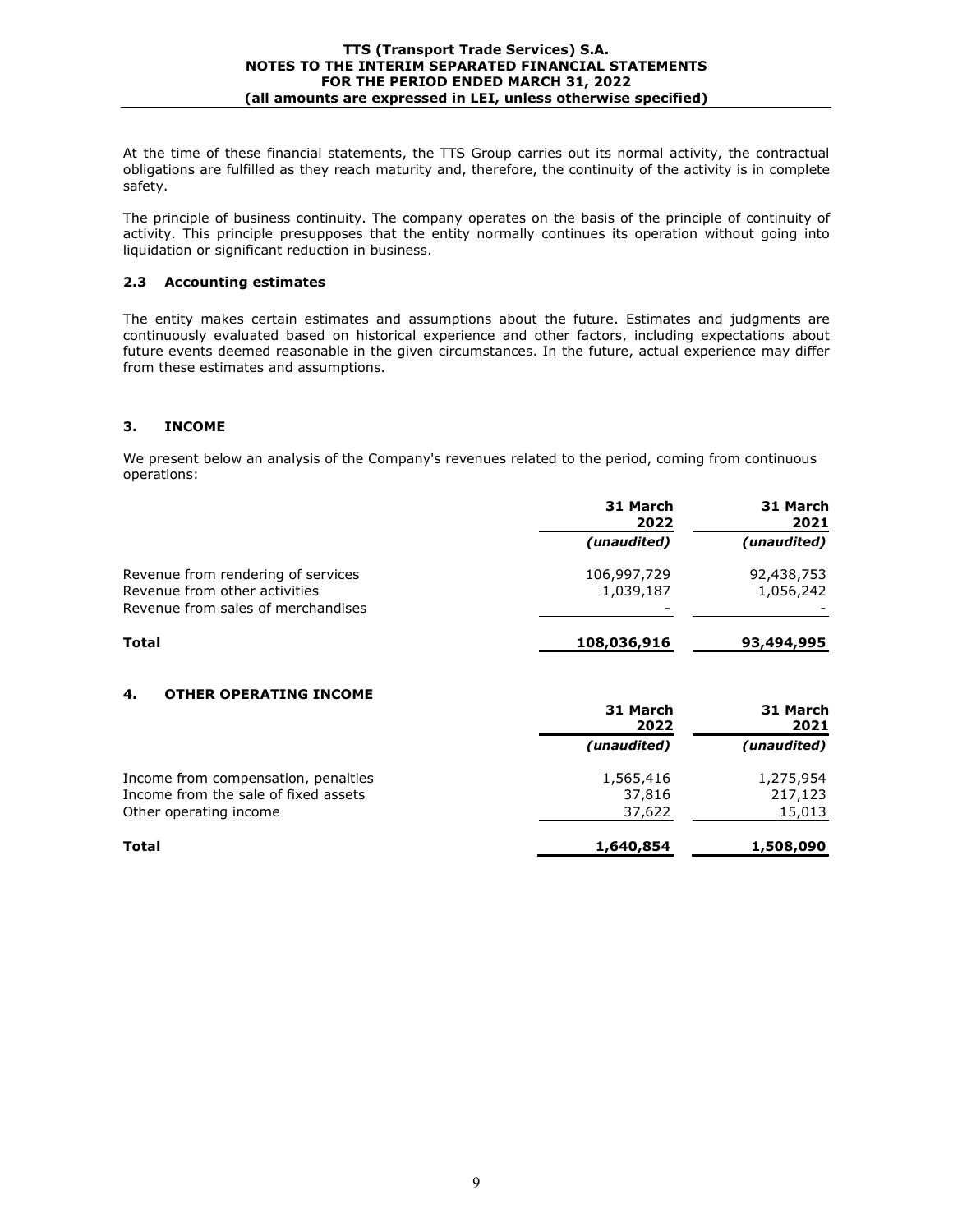# **5. EXPENSES WITH EXTERNAL SERVICES**

|                                                | 31 March<br>2022 | 31 March<br>2021 |
|------------------------------------------------|------------------|------------------|
|                                                | (unaudited)      | (unaudited)      |
| Expenditure related to third-party services    | 94,336,803       | 81,454,501       |
| Repair expenses                                | 273,289          | 604,440          |
| Rent expenses                                  | 1,108,315        | 1,222,779        |
| Insurance expenses                             | 193,569          | 200,001          |
| Training expenses                              | 18,371           | 3,656            |
| Transportation services                        | 2,926            | 2,124            |
| Expenses with commissions and fees             | 61,478           | 37,101           |
| Advertising and protocol                       | 145,890          | 128,694          |
| Travel expenses                                | 12,933           | 2,593            |
| Postal charges and telecommunications expenses | 26,242           | 32,823           |
| Bank commissions and similar charges           | 32,579           | 32,352           |
| <b>Total</b>                                   | 96,212,395       | 83,721,064       |

# **6. INTANGIBLE ASSETS**

| <b>COST</b>                          | <b>Concessions</b><br>and<br><b>Patent</b> | Other<br>intangible assets | <b>Total</b> |
|--------------------------------------|--------------------------------------------|----------------------------|--------------|
| As of 31 December 2020 (audited)     | 10,392                                     | 1,727,174                  | 1,737,566    |
| <b>Additions</b><br><b>Disposals</b> |                                            | 135,967                    | 135,967      |
| As of 31 December 2021 (audited)     | 10,392                                     | 1,863,142                  | 1,873,534    |
| Additions<br><b>Disposals</b>        |                                            | 650                        | 650          |
| As of 31 March 2022 (not heard)      | 10,392                                     | 1,863,792                  | 1,874,184    |

# **ACCUMULATED DEPRECIATION**

| As of 31 December 2020 (audited)                                              | 10,330 | 1,718,902 | 1,729,232 |
|-------------------------------------------------------------------------------|--------|-----------|-----------|
| Depreciation for the current year<br>Depreciation attributable to withdrawals | 62     | 27,695    | 27,757    |
| As of 31 December 2021 (audited)                                              | 10,392 | 1,746,596 | 1,756,989 |
| Depreciation for the current year<br>Depreciation attributable to withdrawals |        | 13,607    | 13,607    |
| As of 31 March 2022 (not heard)                                               | 10,392 | 1,760,203 | 1,770,596 |
| <b>NET BOOK VALUE</b>                                                         |        |           |           |
| 31 December 2020 (audited)                                                    | 62     | 8,273     | 8,334     |
| 31 December 2021 (audited)                                                    |        | 116,545   | 116,545   |
| 31 March 2022 (unaudited)                                                     |        | 103,588   | 103,588   |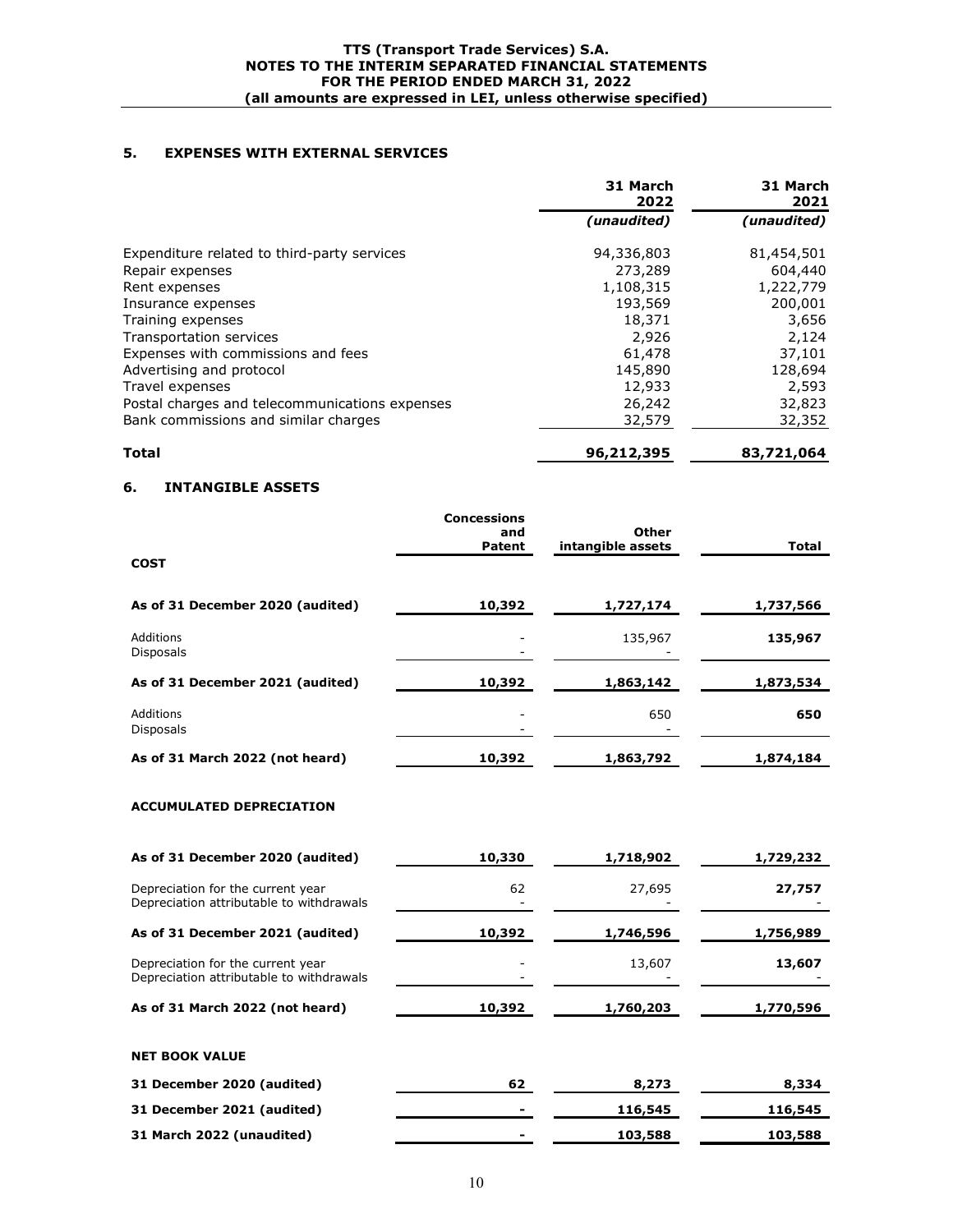## **TTS (Transport Trade Services) S.A. NOTES TO THE INTERIM SEPARATED FINANCIAL STATEMENTSFOR THE PERIOD ENDED MARCH 31, 2022 (all amounts are expressed in LEI, unless otherwise specified)**

#### **7.PROPERTY, PLANT AND EQUIPMENT**

|                                                | Land at a cost | <b>Buildings at a cost</b> | Installations,<br>machinery,<br>equipment and<br>motor vehicles at<br>cost | <b>Furniture, office</b><br>equipment, equipment<br>for the protection of<br>human and material<br>values and other<br>property, plant and<br>equipment | <b>Advances on</b><br>fixed assets<br>and capital<br>assets in<br>progress | <b>Total</b>                               |
|------------------------------------------------|----------------|----------------------------|----------------------------------------------------------------------------|---------------------------------------------------------------------------------------------------------------------------------------------------------|----------------------------------------------------------------------------|--------------------------------------------|
| <b>COST</b>                                    | Lei            | Lei                        | Lei                                                                        | Lei                                                                                                                                                     | Lei                                                                        |                                            |
| Balance as at 1 January 2022<br>(audited)      | 2,914,068      | 26,088,748                 | 69,909,303                                                                 | 1,192,441                                                                                                                                               | 1,641,572                                                                  | 101,746,131                                |
| Additions<br>Transfer<br>Disposals<br>Transfer |                | 96,265                     | 486,192<br>7,555<br>(296,980)                                              | 17,791                                                                                                                                                  | (7, 555)<br>(7, 555)                                                       | 600,249<br>7,555<br>(304, 534)<br>(7, 555) |
| Balance as at 31 March 2022<br>(unaudited)     | 2,914,068      | 26,185,013                 | 70,098,515                                                                 | 1,210,232                                                                                                                                               | 1,634,017                                                                  | 102,041,845                                |
| <b>ACCUMULATED DEPRECIATION</b>                |                |                            |                                                                            |                                                                                                                                                         |                                                                            |                                            |
| Balance as at 1 January 2022<br>audited        |                | 6,145,244                  | 58,885,139                                                                 | 1,123,398                                                                                                                                               |                                                                            | 66,153,780                                 |
| Depreciation charges<br>Disposals              |                | 282,677                    | 809,402<br>296,980                                                         | 3,458                                                                                                                                                   |                                                                            | 1,095,537<br>296,980                       |
| Balance as at 31 March 2022<br>(unaudited)     |                | 6,427,921                  | 59,397,561                                                                 | 1,126,856                                                                                                                                               |                                                                            | 66,952,338                                 |
| <b>NET BOOK VALUE</b>                          |                |                            |                                                                            |                                                                                                                                                         |                                                                            |                                            |
| As of 31 December 2021 (audited)               | 2,914,068      | 19,943,504                 | 11,024,164                                                                 | 69,043                                                                                                                                                  | 1,641,572                                                                  | 35,592,351                                 |
| As of 31 March 2022 (not heard)                | 2,914,068      | 19,757,092                 | 10,700,954                                                                 | 83,376                                                                                                                                                  | 1,634,017                                                                  | 35,089,507                                 |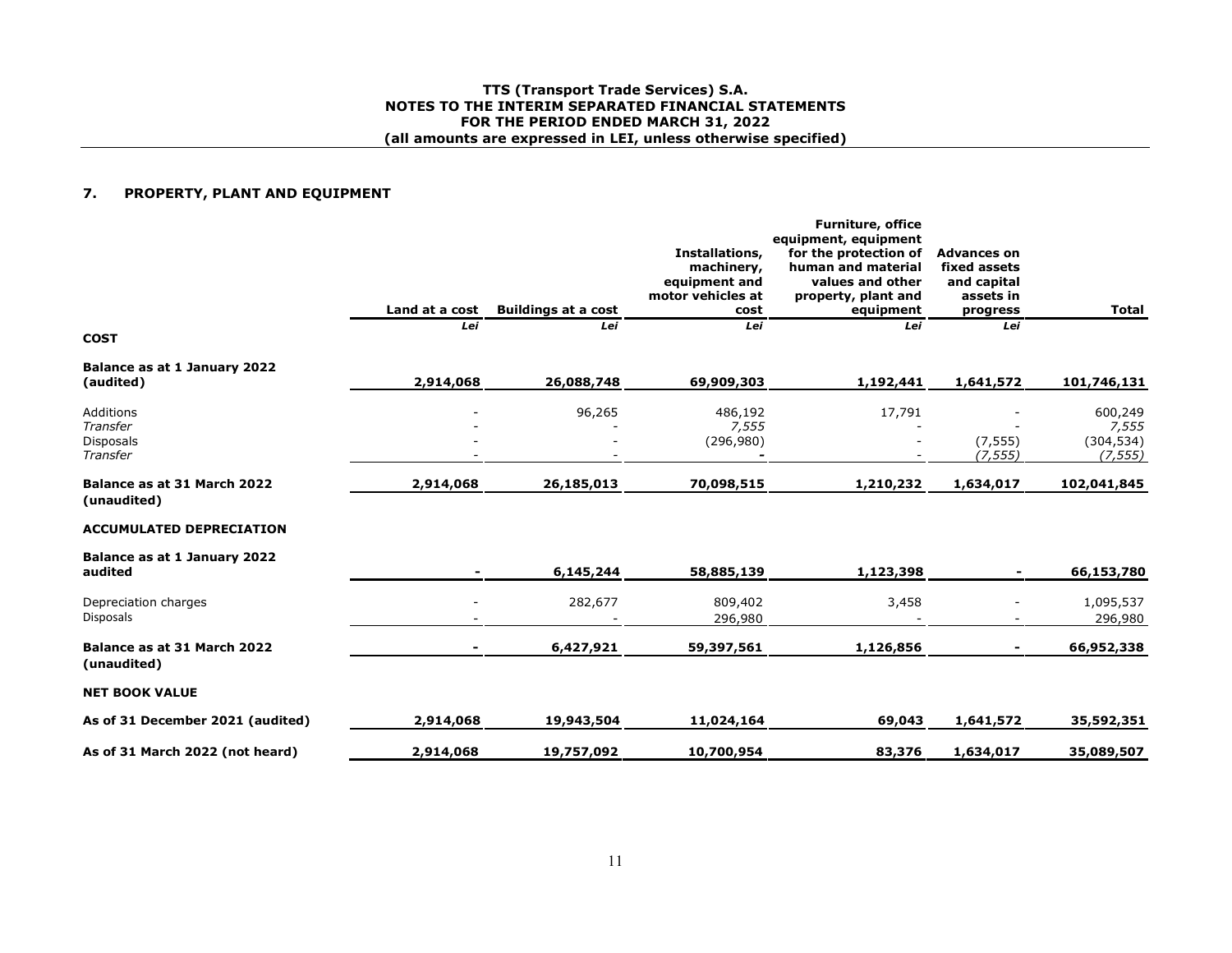## **TTS (Transport Trade Services) S.A. NOTES TO THE INTERIM SEPARATED FINANCIAL STATEMENTSFOR THE PERIOD ENDED MARCH 31, 2022 (all amounts are expressed in LEI, unless otherwise specified)**

# **7. PROPERTY, PLANT AND EQUIPMENT (cont'd)**

|                                                 | Land at a cost | <b>Buildings at a cost</b> | Installations,<br>machinery,<br>equipment and<br>motor vehicles at<br>cost | <b>Furniture, office</b><br>equipment, equipment<br>for the protection of<br>human and material<br>values and other<br>property, plant and<br>equipment | <b>Advances on</b><br>fixed assets<br>and capital<br>assets in<br>progress | <b>Total</b>  |
|-------------------------------------------------|----------------|----------------------------|----------------------------------------------------------------------------|---------------------------------------------------------------------------------------------------------------------------------------------------------|----------------------------------------------------------------------------|---------------|
|                                                 | Lei            | Lei                        | Lei                                                                        | Lei                                                                                                                                                     | Lei                                                                        | Lei           |
| <b>COST</b>                                     |                |                            |                                                                            |                                                                                                                                                         |                                                                            |               |
| Balance as at 1 January 2021<br>audited         | 2,914,068      | 21,978,266                 | 69,591,294                                                                 | 1,156,789                                                                                                                                               | 2,634,259                                                                  | 98, 274, 675  |
| Additions                                       |                | 4,328,197                  | 2,351,475                                                                  | 35,652                                                                                                                                                  | 6,652,367                                                                  | 13,367,691    |
| Transfer                                        |                | 4,321,132                  | 1,918,116                                                                  | 33,024                                                                                                                                                  |                                                                            | 6,272,272     |
| <b>Disposals</b>                                |                | (217, 715)                 | (2,033,466)                                                                |                                                                                                                                                         | (7,645,054)                                                                | (9,896,235)   |
| Transfer                                        |                |                            |                                                                            |                                                                                                                                                         | (6, 272, 271)                                                              | (6, 272, 271) |
| <b>Balance at 31 December 2021</b><br>audited   | 2,914,068      | 26,088,748                 | 69,909,303                                                                 | 1,192,441                                                                                                                                               | 1,641,572                                                                  | 101,746,131   |
| <b>ACCUMULATED DEPRECIATION</b>                 |                |                            |                                                                            |                                                                                                                                                         |                                                                            |               |
| Balance as at 1 January 2021 (audited)          |                | 5,319,873                  | 57,815,380                                                                 | 1,111,671                                                                                                                                               |                                                                            | 64,246,923    |
| Depreciation charges                            |                | 920,629                    | 3,022,716                                                                  | 11,727                                                                                                                                                  |                                                                            | 3,955,072     |
| <b>Disposals</b>                                |                | 95,258                     | 1,952,958                                                                  |                                                                                                                                                         |                                                                            | 2,048,216     |
| <b>Balance at 31 December 2021</b><br>(audited) |                | 6,145,244                  | 58,885,139                                                                 | 1,123,398                                                                                                                                               |                                                                            | 66,153,780    |
| <b>NET BOOK VALUE</b>                           |                |                            |                                                                            |                                                                                                                                                         |                                                                            |               |
| As of 31 December 2020 (audited)                | 2,914,068      | 16,658,393                 | 11,775,914                                                                 | 45,118                                                                                                                                                  | 2,634,259                                                                  | 34,027,752    |
| As of 31 December 2021 (audited)                | 2,914,068      | 19,943,504                 | 11,024,164                                                                 | 69,043                                                                                                                                                  | 1,641,572                                                                  | 35,592,351    |
|                                                 |                |                            |                                                                            |                                                                                                                                                         |                                                                            |               |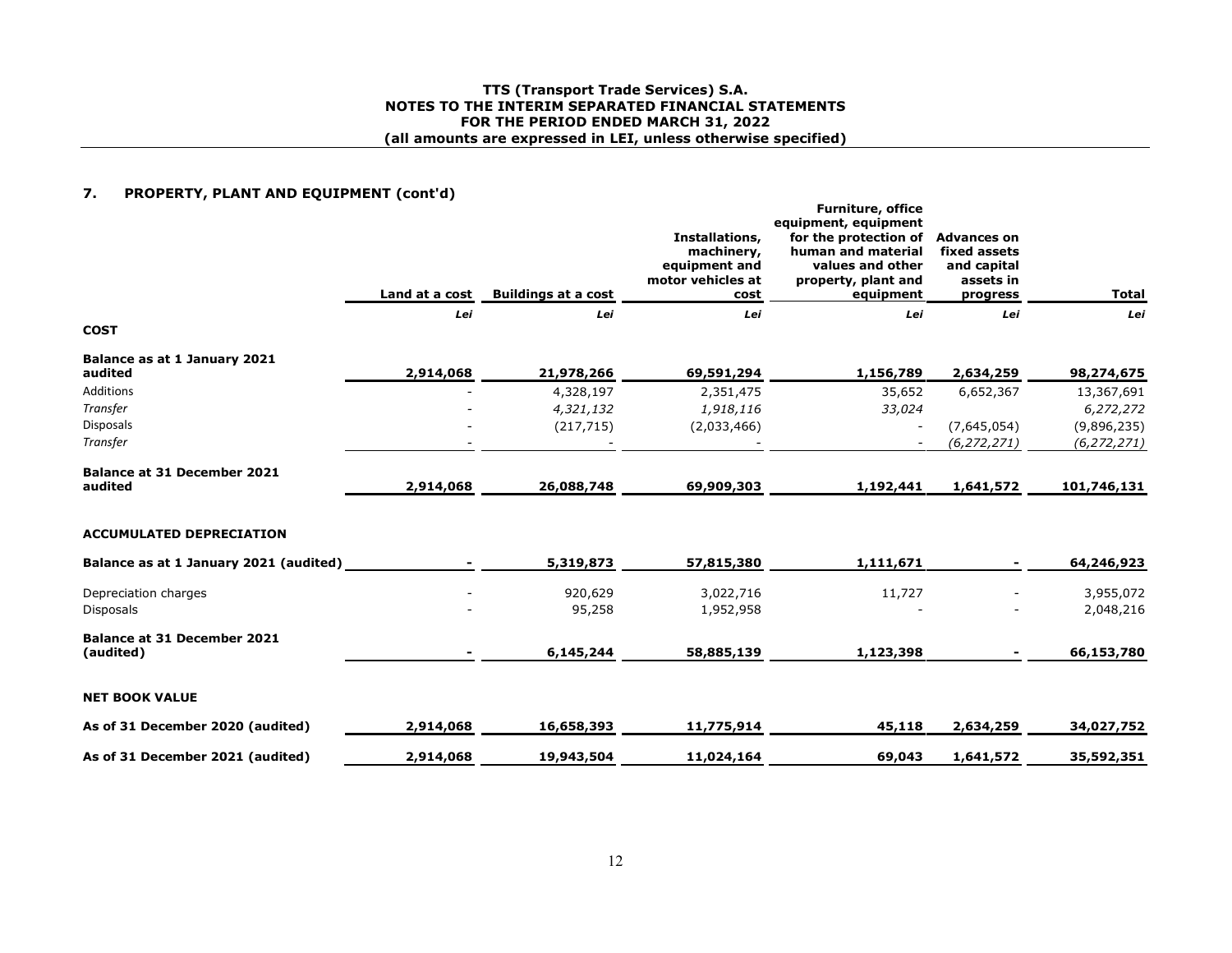## **TTS (Transport Trade Services) S.A. NOTES TO THE INTERIM SEPARATED FINANCIAL STATEMENTSFOR THE PERIOD ENDED MARCH 31, 2022 (all amounts are expressed in LEI, unless otherwise specified)**

#### **8.FINANCIAL FIXED ASSETS**

For the separated financial statements, the Company considers that the cost method would be relevant to the user of its individual financial statements, as shown in the table below:

| Name of the investment                 | Year of<br>foundatio<br>n | The basic activity                                                  | <b>Place of operations</b>   | <b>Holding</b><br>percentage<br>31.03.2022 | <b>Holding</b><br>percentage<br>31.12.2021 | Carrying<br>amount of<br>the<br>investment<br>31.03.2022 | Carrying<br>amount of<br>the<br>investment<br>31.12.2021 |
|----------------------------------------|---------------------------|---------------------------------------------------------------------|------------------------------|--------------------------------------------|--------------------------------------------|----------------------------------------------------------|----------------------------------------------------------|
|                                        |                           |                                                                     |                              |                                            |                                            |                                                          |                                                          |
| CNFR Navrom S.A.                       | 1991                      | Freight transport on inland<br>waterways                            | Galati, Romania              | 92.15435%                                  | 92.1353%                                   | 39,837,395                                               | 39,798,310                                               |
| Canopus Star S.R.L.                    | 2001                      | Stillărcare, descărcarea of<br>mărfuri, storage, port<br>operationă | Constanța, Romania           | 51.00%                                     | 51.00%                                     | 45,755,398                                               | 45,755,398                                               |
| <b>TTS Ports Fluviale SRL</b>          | 1996                      | Stillărcare, descărcarea of<br>mărfuri, port operationă             | Galați, Romania              | 100.00%                                    | 100.00%                                    | 25,206,269                                               | 25,206,269                                               |
| TTS Operator S.R.L.                    | 1994                      | Stillărcare, descărcarea of<br>mărfuri, port operationă             | Constanța, Romania           | 90.00%                                     | 90.00%                                     | 1,706,207                                                | 1,706,207                                                |
| Port of Fajsz (EZUSTBARKA KFT)         | 2004                      | Services auxiliary to water<br>transportă                           | Fajsz, Hungary               | 100.00%                                    | 100.00%                                    | 1,293,580                                                | 1,293,580                                                |
| Agrimol Trade Ltd.                     | 2010                      | Tradet wholesale wood<br>material                                   | Bucharest, Romania           | 99.98%                                     | 99.98%                                     | 5,305,890                                                | 5,305,870                                                |
| Plimsoll ZRT                           | 2016                      | Expedittake the mărfuri in<br>rail and river transport              | Budapest, Hungary            | 51.00%                                     | 51.00%                                     | 9,066,000                                                | 9,066,000                                                |
| TTS (Transport Trade Services)<br>Gmbh | 2014                      | Activities associated with<br>river transport                       | Vienna, Austria              | 75.00%                                     | 75.00%                                     | 116,477                                                  | 116,477                                                  |
| Transterminal-S.R.L.                   | 2006                      | Freight transport by rail                                           | Chisinau, Rep. of<br>Moldova | 20.00%                                     | 20.00%                                     | 147,339                                                  | 147,339                                                  |
| Management NFR S.A.                    | 2003                      | Consultancytă for business                                          | Bucharest, Romania           | 20.00%                                     | 20.00%                                     |                                                          |                                                          |
| GIF Leasing IFN                        | 2004                      | Financial leasing activity                                          | Bucharest, Romania           | 7.70%                                      | 7.70%                                      |                                                          |                                                          |
|                                        |                           |                                                                     |                              |                                            |                                            |                                                          |                                                          |

**128,434,534 128,395,450**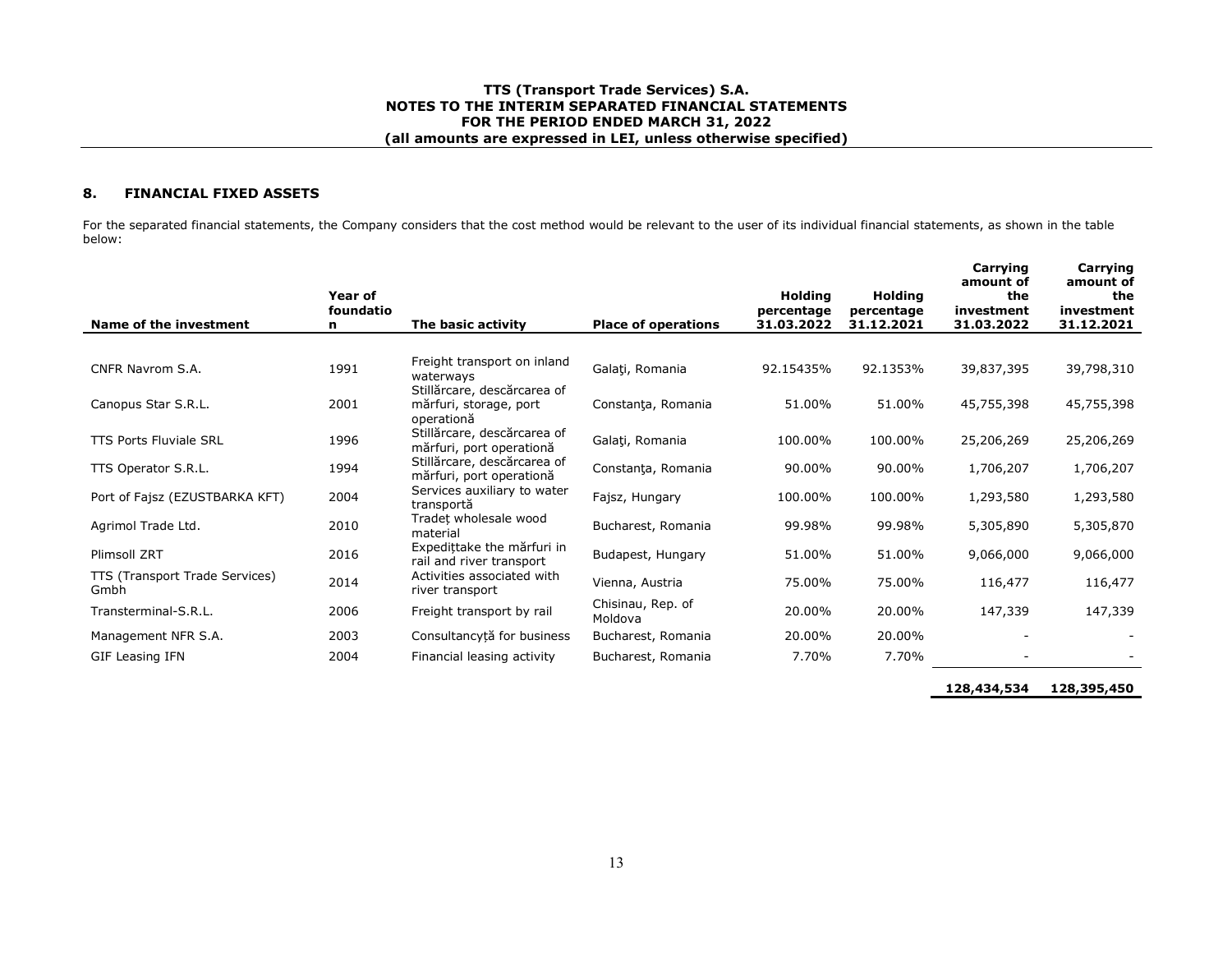# **9. ISSUED CAPITAL**

|                                 | <b>Number of shares</b> | <b>Share capital</b> |
|---------------------------------|-------------------------|----------------------|
| Balance as at 31 December 2020  | 30,000,000              | 31,739,602           |
| Balance as at December 31, 2021 | 30,000,000              | 31,739,602           |
| Balance as at 31 March 2022     | 30,000,000              | 31,739,602           |

The inflated IFRS value of the share capital at 31 March 2022, 31 December 2021 and 31 December 2020 is RON 31,739,602.

By the GMS Resolution no. 3 from March 2021, the shareholders approved the sale by the initial public offer 15,000,000 shares and the admission to trading on the stock market administered by the Bucharest Stock Exchange. By the ASF decision no. 650 of 19.05.2021, the prospectus on the initial secondary public offer for the sale of 15,000,000 shares issued by TTS (Transport Trade Services) S.A. was aproved together with admission to trading on the regulated market administered by the Bucharest Stock Exchange S.A., a public offer from 24.05.2021-04.06.2021.

The shares issued by TTS (Transport trade Services) S.A. were admitted to be traded on the stock market administered by the Bucharest Stock Exchange, the first trading day was June 14, 2021, TTS issuer symbol.

As of March 31, 2022, the shareholding structure of the Company is as follows:

| <b>Shareholding structure</b>                     | No of shares            | Quota                |  |
|---------------------------------------------------|-------------------------|----------------------|--|
| Mihăilescu Alexandru Mircea<br>Other shareholders | 7.578.150<br>22.421.850 | 25,2605%<br>75,7395% |  |
| Total                                             | 30,000,000              | 100%                 |  |

As of December 31, 2021, the shareholding structure of the Company is as follows:

| <b>Shareholding structure</b>                     | No of shares            | Ouota                |  |
|---------------------------------------------------|-------------------------|----------------------|--|
| Mihăilescu Alexandru Mircea<br>Other shareholders | 7,578,150<br>22,421,850 | 25.2605%<br>75.7395% |  |
| <b>Total</b>                                      | 30,000,000              | 100%                 |  |

**The inflated IFRS value of the share capital as at March 31, 2022 is RON 31,739,602 (31 December 2021: RON 31,739,602).**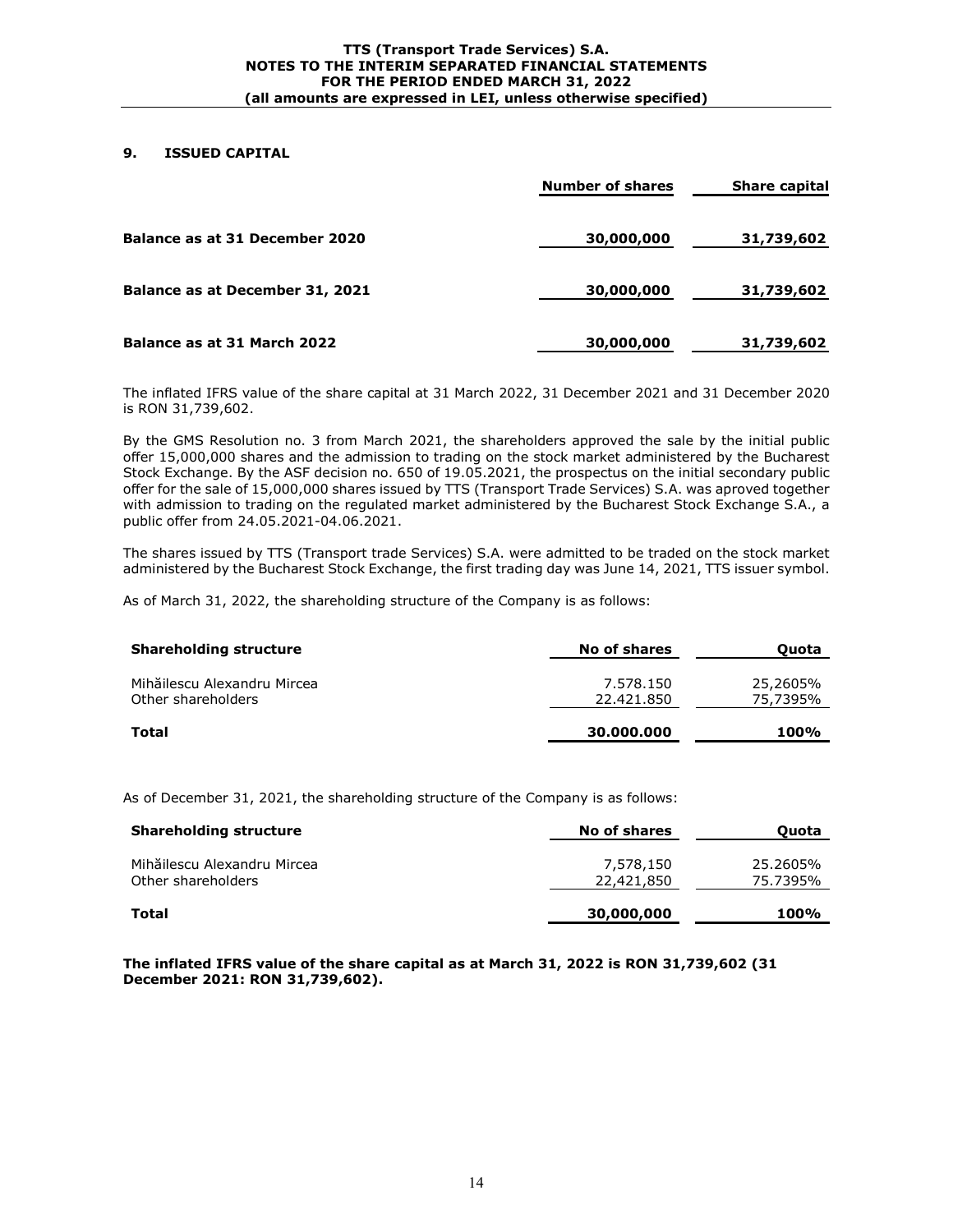# **10. TRANSACTIONS WITH AFFILIATED PARTIES**

Balances and transactions with related parties are as follows:

|                                                           | <b>Amounts receivable</b><br>from related parties |                     | Amounts to be paid<br>related parties |                        |
|-----------------------------------------------------------|---------------------------------------------------|---------------------|---------------------------------------|------------------------|
|                                                           | 31 March<br>2022                                  | 31 December<br>2021 | 31 March<br>2022                      | 31 December<br>2021    |
| CNFR Navrom S.A.                                          | 236,871                                           | 1,505               | 15,771,069                            | 14,763,462             |
| TTS Operator S.R.L.<br>Canopus Star S.R.L.                | 821,100                                           | 228,230             | 3,628,890<br>8,245,926                | 3,491,481<br>6,927,671 |
| TTS Porturi Fluviale S.R.L.<br>Plimsoll ZRT               | 258,059                                           | 300,561             | 378,462                               | 407,928                |
| Agrimol Trade S.R.L.                                      |                                                   |                     |                                       |                        |
| TTS (Transport Trade Services) gmbh<br><b>Fluvius KFT</b> | 627,345                                           | 655,791             | 59,359                                | 59,377                 |
| Port of Fajsz kft                                         |                                                   | 86,592              |                                       |                        |
| Total                                                     | 1,943,375                                         | 1,272,679           | 28,083,706                            | 25,649,919             |

## *Loans granted*

| Total             | 1,393,092 | 1,393,713 |
|-------------------|-----------|-----------|
| Port of Fajsz kft | 1,393,092 | 1,393,713 |

|                                                                                   | Sales of goods<br>and services |                     | <b>Acquisitions of goods</b><br>and services |                  |
|-----------------------------------------------------------------------------------|--------------------------------|---------------------|----------------------------------------------|------------------|
|                                                                                   | 31 March<br>2022               | 31 March<br>2021    | 31 March<br>2022                             | 31 March<br>2021 |
| CNFR Navrom S.A.                                                                  | 228,497                        | 8,506               | 62,438,319                                   | 60,442,060       |
| TTS Operator S.R.L.                                                               | 1,035,000                      | 1,035,000           | 4,973,478                                    | 4,986,121        |
| Canopus Star S.R.L.                                                               |                                |                     | 4,493,243                                    | 4,132,628        |
| TTS Porturi Fluviale S.R.L.                                                       |                                | 11,900              | 838,326                                      | 698,267          |
| Plimsoll ZRT                                                                      | 1,049,574                      | 54,642              |                                              |                  |
| Agrimol Trade S.R.L.<br>TTS (Transport Trade Services) gmbh<br><b>Fluvius KFT</b> | 1,869,166                      | 20,170<br>1,951,394 | 58,987                                       | 67,51            |
| Port of Fajsz kft                                                                 |                                |                     |                                              |                  |
| <b>Total</b>                                                                      | 4,182,237                      | 3,081,612           | 72,802,353                                   | 70,326,594       |